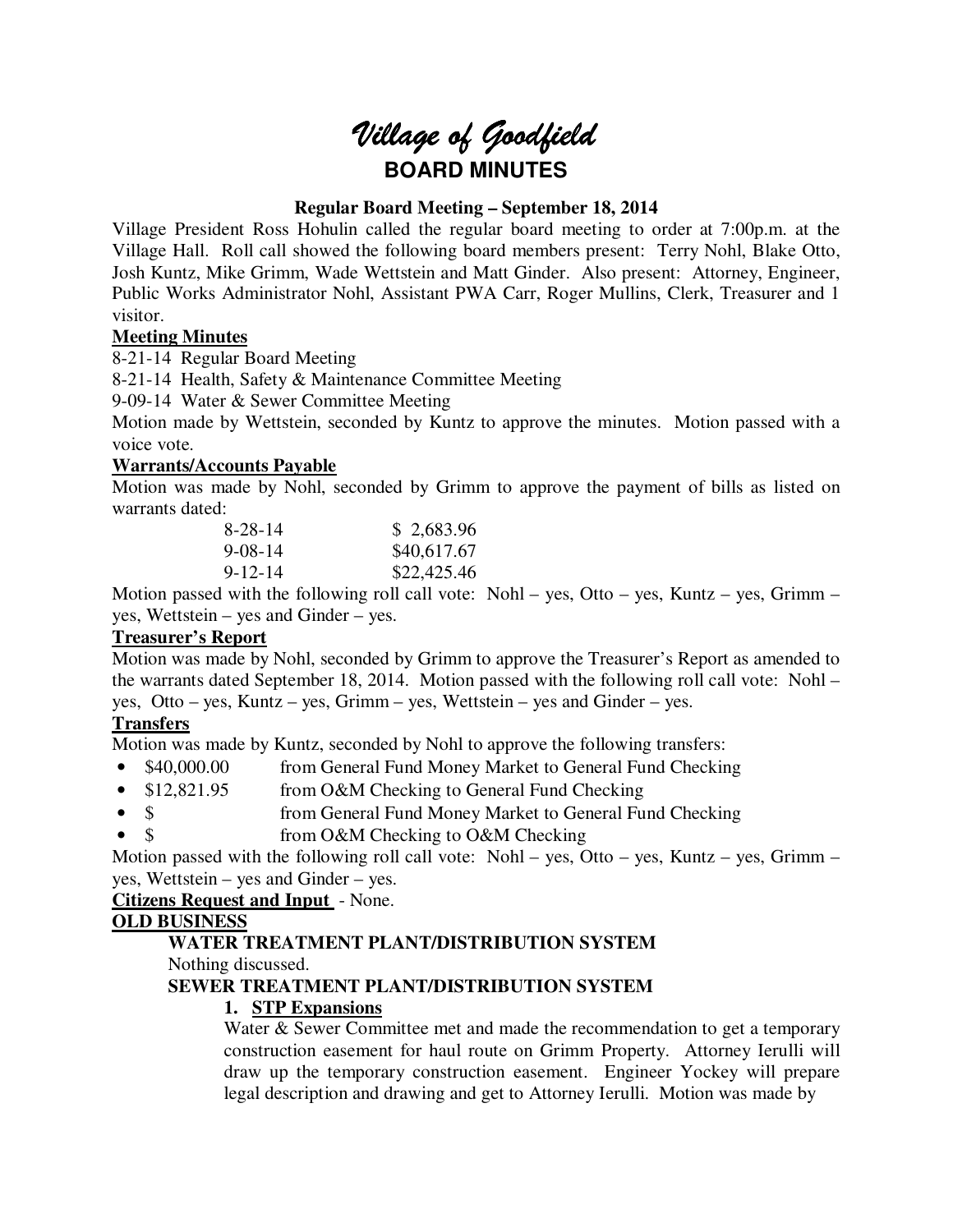Wettstein, seconded by Grimm to authorize Engineer Yockey to re-bid with haul route and alternates for existing creek. Motion passed with the following roll call vote: Nohl – yes, Otto – yes, Kuntz – yes, Grimm – yes, Wettstein – yes and Ginder – yes.

## **a. Trunk Sewer Improvements – Clearing Brush**

Nothing discussed.

## **Trunk Sewer Improvements, Clearing Brush & Railroad Crossing**  Nothing discussed.

**Payment of outstanding invoices upon request of Village Engineer**  None.

## **Goodfield Business Park**

A development firm called Engineer Yockey for information regarding Goodfield Business Park. PWA Nohl talked to Greg from Parson's and they dropped Rice Electric. New electricians will get a hold of PWA Nohl. Nohl reminded them they need an access road before Village will accept it.

## **Park Path Connection to Bridle Ridge**

Concrete is completed. Dirt work is not done yet. Fence is supposed to be installed by 60 days after path is complete.

## **Storm Siren**

Sirens have been ordered. Moyers will get the two tone frequency for Village.

## **Tractor and Equipment Purchase**

Blade and flail mower are in. Tractor should be delivered the week of October  $6<sup>th</sup>$ . Equipment traded in is already sold.

## **Fuel System Installation**

The fuel system is up and running.

**Appointments** 

#### Nothing.

## **Golf Cart Ordinance – Ordinance #14-07**

The Village will allow golf carts on Village roads under certain situations. Motion was made by Wettstein, seconded by Kuntz to approve Ordinance # 14-07, an Ordinance addressing golf carts and recreational off-highway vehicles in the Village. Motion passed with the following roll call vote: Nohl – yes, Otto – yes, Kuntz – yes, Grimm – yes, Wettstein – yes and Ginder –yes.

## **Apostolic Christian Church Addition**

Nothing discussed.

## **NEW BUSINESS**

## **Tax Abatement Ordinance – 2007 General Obligation Bonds – Ordinance #14-08**

Motion was made by Nohl, seconded by Wettstein to approve Ordinance #14-08, an Ordinance of the Village of Goodfield abating the tax hereto levied for the year 2014 to pay the principal of and interest on \$750,000 General Obligation Bonds (Alternate Revenue Source), Series 2007. Motion passed with the following roll call vote: Nohl – yes, Otto – yes, Kuntz – yes, Grimm – yes, Wettstein – yes and Ginder – yes.

# **Tax Abatement Ordinance – 2013 General Obligation Bonds – Ordinance #14-09**

Motion was made by Grimm, seconded by Ginder to approve Ordinance #14-09, an Ordinance of the Village of Goodfield abating the tax hereto levied for the year 2014 to